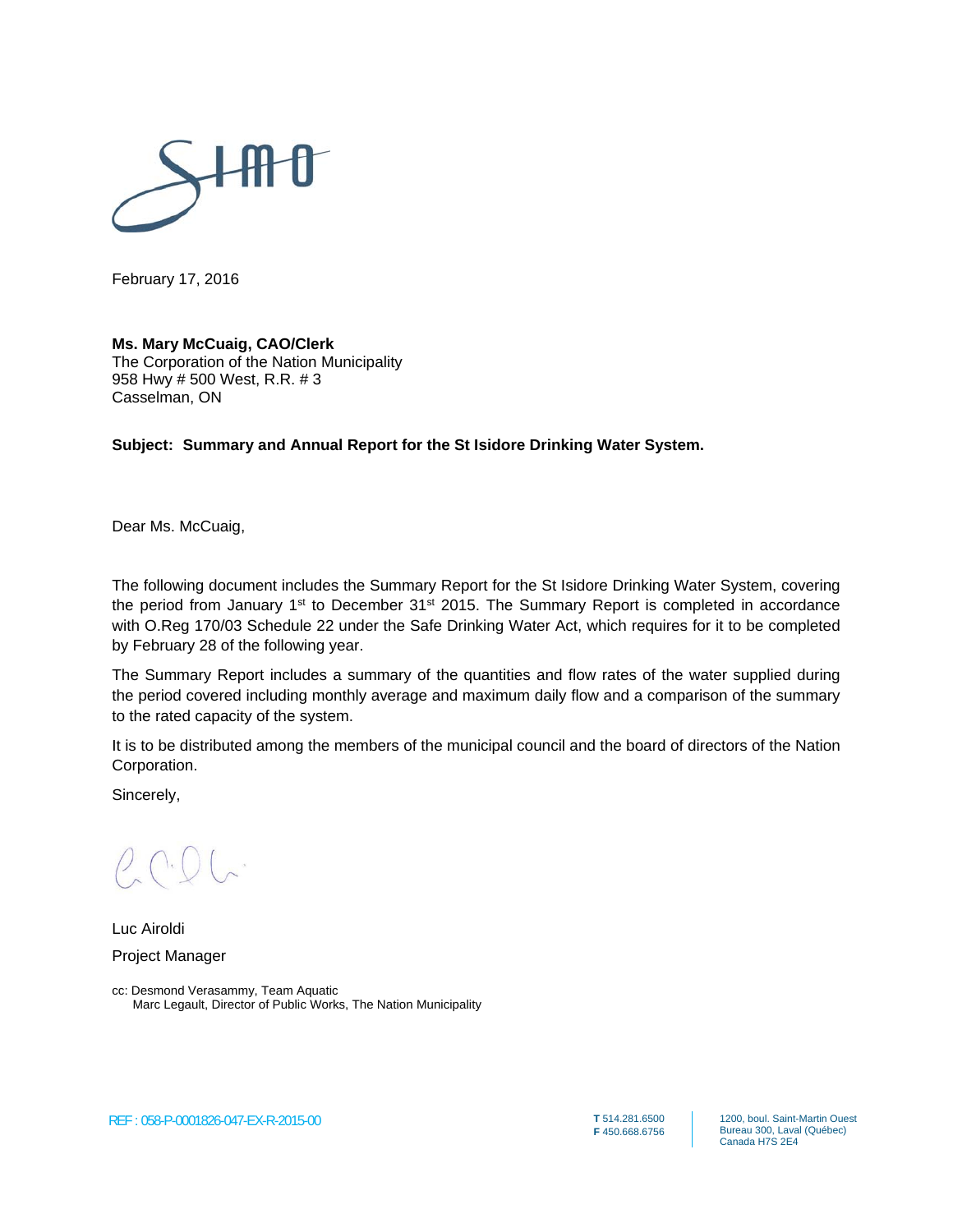

**The Nation Municipality** 

# **Report for St-Isidore Drinking Water System**

**2015 Summary and Annual report** 

Date: February 2016 NRéf. : 058-P-0001826-048- EX-R-2015-00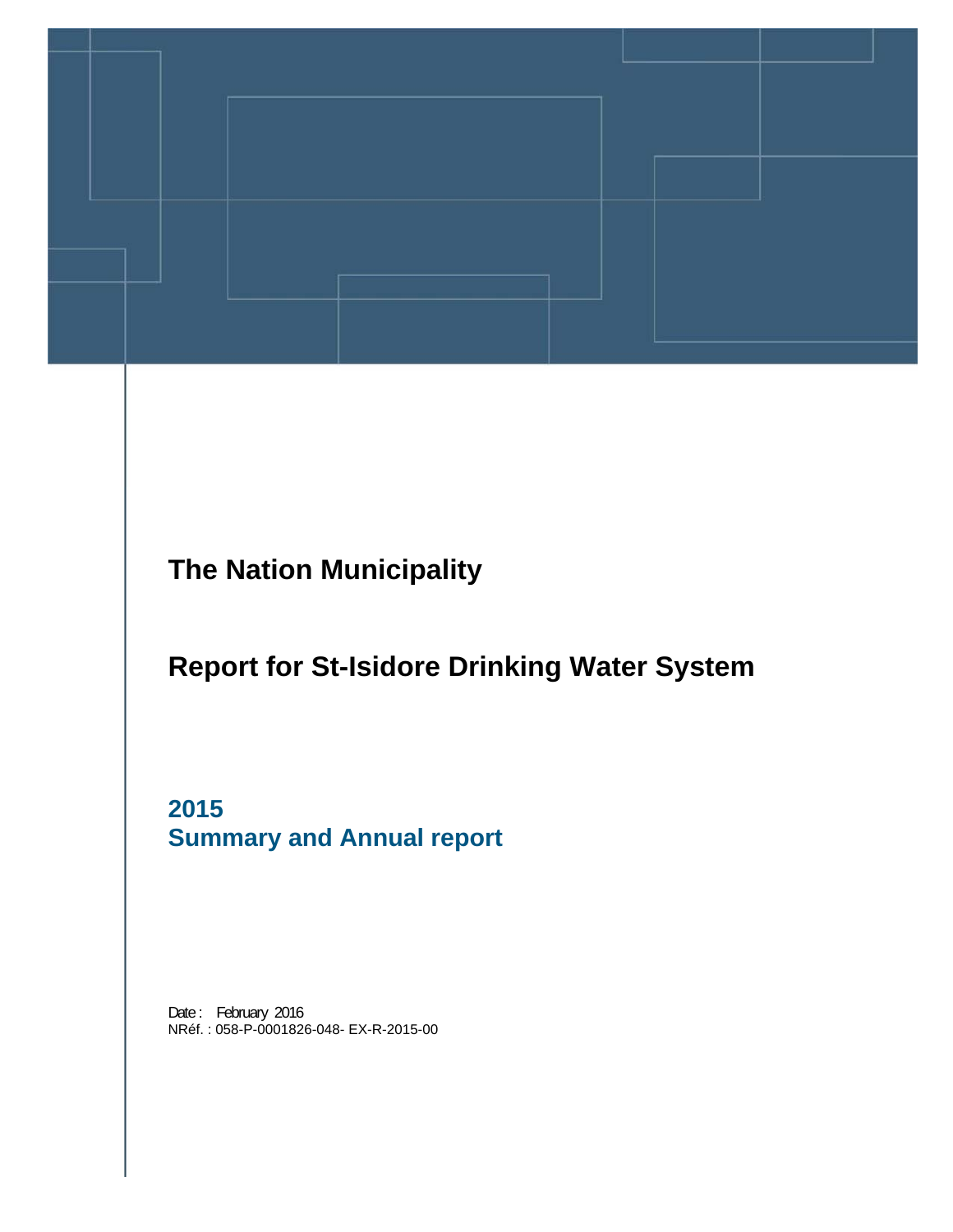

#### **Summary Report for the St Isidore Drinking Water System**

#### **Background**

O. Reg. 170/03 Schedule 22 Summary Reports for Municipalities applies for small and large municipal residential systems. The St Isidore Drinking Water System is considered to be a large municipal residential system as it is a "municipal drinking water system that serves a major residential development and serves more than 100 private residences" as defined in Section 1 of O.Reg.170/03.

The summary report must be prepared by February 28 of the following year and must be given to:

- in the case of a drinking water system owned by a municipality, the members of the municipal council;
- in the case of a drinking water system owned by a municipal service board established under section 195 of the *Municipal Act, 2001*, the members of the municipal service board; or
- in the case of a drinking water system owned by a corporation, the board of directors of the corporation.

The Summary Report must:

- Inst the requirements of the Act, the regulations, the system's approval, drinking water works permit, municipal drinking water licence, and any orders applicable to the system that were not met at any time during the period covered by the report; and
- for each requirement referred to in clause (a) that was not met, specify the duration of the failure and the measures that were taken to correct the failure
- $\blacktriangleright$  A summary of the quantities and flow rates of the water supplied during the period covered by the report, including monthly average and maximum daily flows.
- A comparison of the summary referred to in paragraph 1 to the rated capacity and flow rates approved in the system's approval, drinking water works permit or municipal drinking water licence, or if the system is receiving all of its water from another system under an agreement pursuant to subsection 5 (4), to the flow rates specified in the written agreement.

*058-P-0001826-048-EX-R-2015-00 ST.ISIDORE DRINKING WATER SYSTEM SUMMARY REPORT 2015*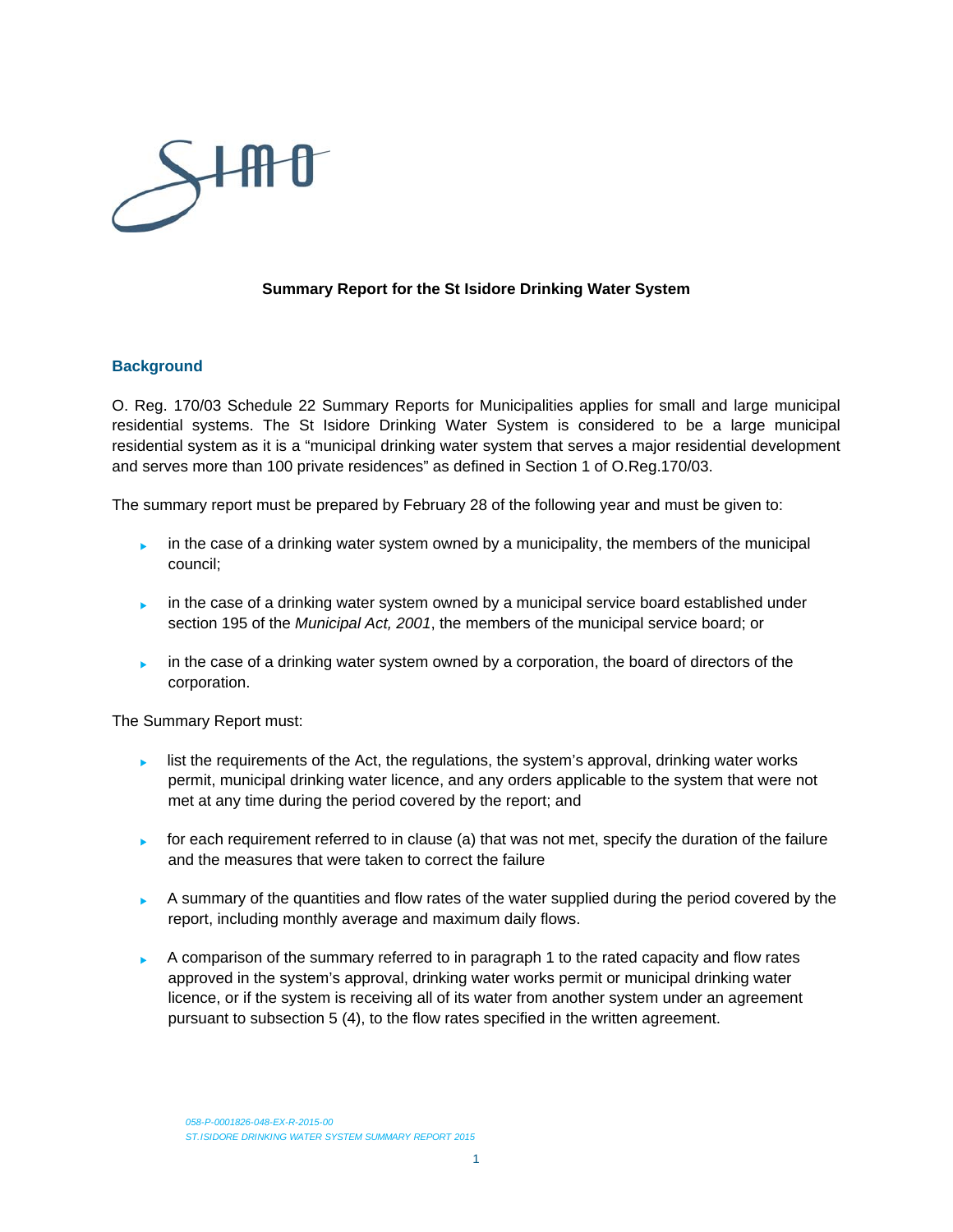

#### **Content**

The following table lists the requirements that the system failed to meet and the measures taken to correct the failures.

| <b>Drinking Water</b><br><b>Legislation and</b>                                | <b>Requirements the system</b><br>failed to meet                                                                                               | <b>Duration of the</b><br>failure      | <b>Corrective</b><br>measures taken                                        | <b>Status</b>                    |
|--------------------------------------------------------------------------------|------------------------------------------------------------------------------------------------------------------------------------------------|----------------------------------------|----------------------------------------------------------------------------|----------------------------------|
| Safe Drinking Water<br>Act, 2002                                               | None                                                                                                                                           | N/A                                    | N/A                                                                        | N/A                              |
| <b>Ontario Regulations:</b><br>O.Reg. 128/04<br>O.Reg. 169/03<br>O.Reg. 170/03 | Preventive boiled water<br>(Major pipe break)<br>Preventive boiled water<br>(Major pipe break)<br>Preventive boiled water<br>(Installed valve) | 05-01-2015<br>07-05-2015<br>03-07-2015 | Resample<br>0cfu/100ml<br>Resample<br>0cfu/100ml<br>Resample<br>0cfu/100ml | Complete<br>Complete<br>Complete |
| Systems approval:<br>Certificate of<br>Approval                                | None                                                                                                                                           | N/A                                    | N/A                                                                        | N/A                              |
| <b>Drinking Water</b><br>Works Permit under<br>O.Reg 188/03                    | None                                                                                                                                           | N/A                                    | N/A                                                                        | N/A                              |
| Municipal Drinking<br>Water Licence under<br>O.Reg 188/03                      | None                                                                                                                                           | N/A                                    | N/A                                                                        | N/A                              |
| <b>Provincial Officer's</b><br>Order                                           | None                                                                                                                                           | N/A                                    | N/A                                                                        | N/A                              |

*058-P-0001826-048-EX-R-2015-00 ST.ISIDORE DRINKING WATER SYSTEM SUMMARY REPORT 2015*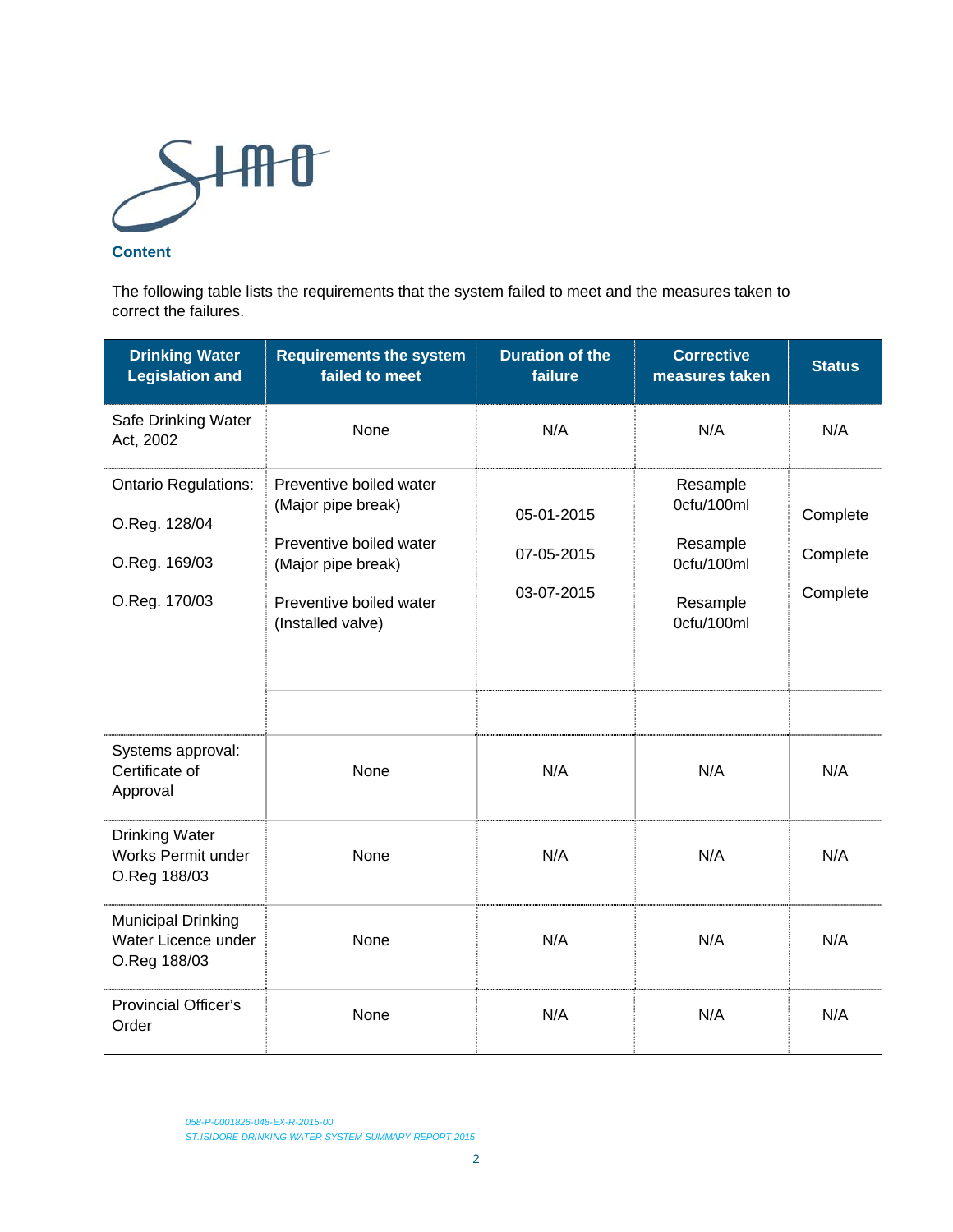

#### **Comparison:**

The St Isidore Drinking Water System has no rated capacity as it receives its treated water from the Lefaivre Water Treatment Plant in the Alfred and Plantagenet Municipality. During the 2015 year, the maximum daily flow of 734 m<sup>3</sup>/d occurred during the month of January (Major pipe broke). The average daily flow was 195m<sup>3</sup>/d and the minimum daily flow was 112m<sup>3</sup>/d during the month of August. This represents a reduction of consummation of 0.33% compared to the Year 2014.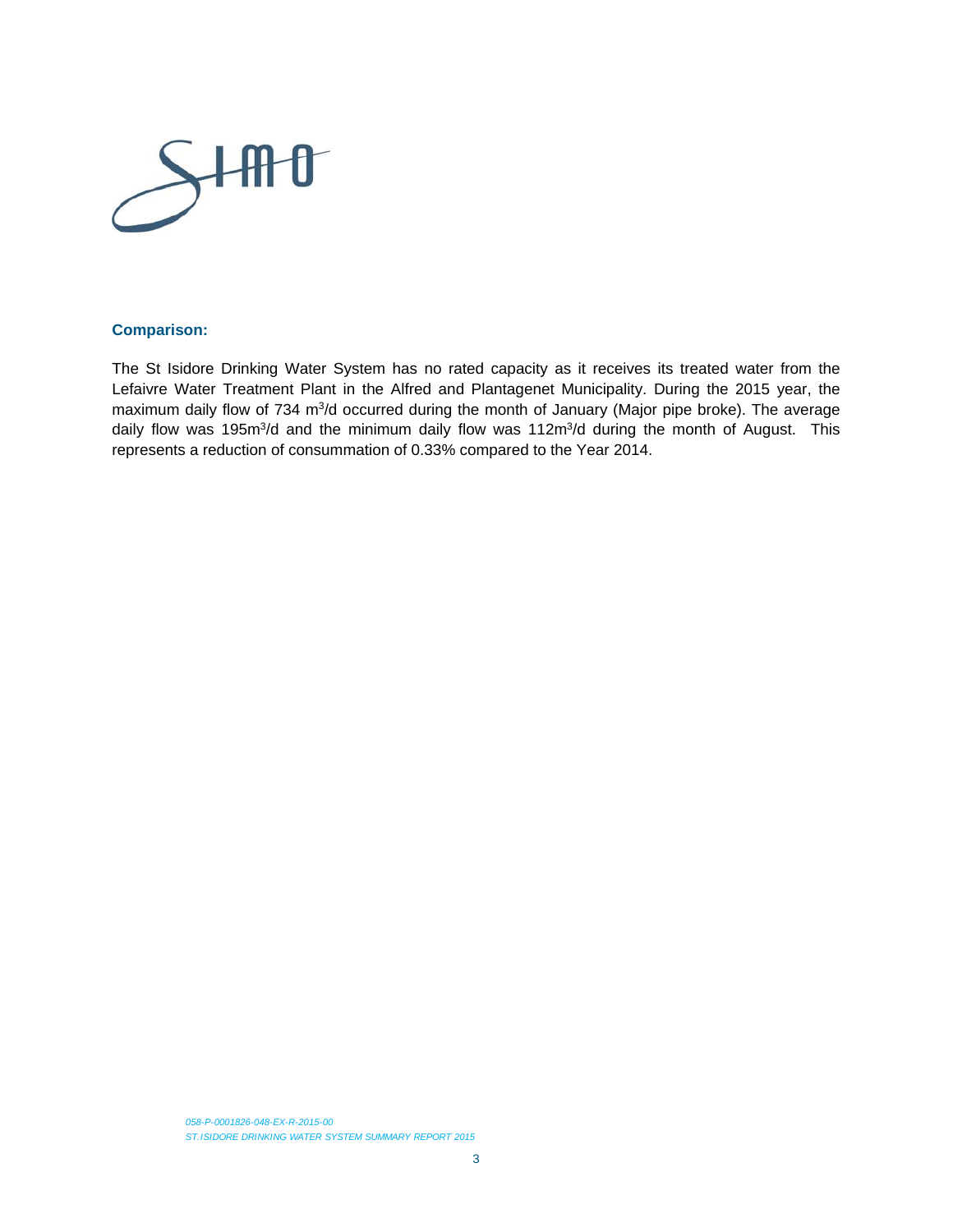

#### **2015 Summary Report St Isidore Water Distribution System**



|  |  | Municipality: Village of St Isidore in Nation Township |  |
|--|--|--------------------------------------------------------|--|
|--|--|--------------------------------------------------------|--|

**Facility:** St Isidore Water Distribution System

**Works:** 220003573 - St Isidore de Prescott Water Dist

**Classification:** Class 3 Water Distribution

Water Source: Surface Water (Lefaivre Water Treatment Plant Nature 1000 Controller Serviced Population: 1200

**Period:** 2015-01-01 to 2015-12-31 **Total Designed Capacity (m3/day):**

|                                                                                           | Jan                       | Feb                       | Mar                       | Apr                       | May                       | Jun                       | Jul                       | Aug                       | <b>Sep</b>                | Oct                        | Nov                       | Dec                       | Sum                          |
|-------------------------------------------------------------------------------------------|---------------------------|---------------------------|---------------------------|---------------------------|---------------------------|---------------------------|---------------------------|---------------------------|---------------------------|----------------------------|---------------------------|---------------------------|------------------------------|
| DistributionSystem \ Flows - Plantagenet Booster Station<br>Flows (m3/day)                |                           |                           |                           |                           |                           |                           |                           |                           |                           |                            |                           |                           |                              |
| Avg.<br>Max<br>Min<br>Total                                                               | 256<br>776<br>153<br>7943 | 220<br>297<br>74<br>6174  | 258<br>520<br>219<br>8012 | 223<br>297<br>156<br>6695 | 260<br>759<br>72<br>8048  | 270<br>647<br>153<br>8095 | 272<br>925<br>135<br>8439 | 227<br>359<br>86<br>7052  | 243<br>447<br>118<br>7299 | 274<br>1332<br>114<br>8490 | 216<br>364<br>116<br>6477 | 222<br>347<br>114<br>6876 | 245<br>1332<br>72<br>89601   |
| St-Isidore tower Flowmeter (m3/day)<br>Avg.<br>Max<br>Min<br>Total                        | 206<br>734<br>164<br>6394 | 183<br>228<br>155<br>5113 | 205<br>237<br>191<br>6346 | 180<br>226<br>147<br>5405 | 195<br>339<br>153<br>5853 | 208<br>357<br>124<br>6241 | 223<br>325<br>153<br>6924 | 197<br>284<br>112<br>6109 | 194<br>287<br>165<br>5824 | 188<br>247<br>163<br>5833  | 180<br>242<br>158<br>5397 | 185<br>239<br>159<br>5728 | 195<br>734<br>$112$<br>71167 |
| Distribution System \ Health - Chlorine Residuals<br>Minimum Total Cl <sub>2</sub> (mg\L) |                           |                           |                           |                           |                           |                           |                           |                           |                           |                            |                           |                           |                              |
| Avg.<br>Min                                                                               | 1,02<br>0,48              | 1,28<br>0,49              | 1,34<br>0,50              | 1,21<br>0,52              | 1,57<br>0,98              | 1,33<br>0,98              | 1,17<br>0,87              | 0,93<br>0,50              | 1,17<br>0,45              | 0,67<br>0,44               | 1,03<br>0,65              | 1,45<br>0,90              | 1,18<br>0,44                 |
| Maximum Total Cl <sub>2</sub> (mg\L)<br>Avg.<br>Max                                       | 1.95<br>2,80              | 2,11<br>2,56              | 2,09<br>2,37              | 2,06<br>2,44              | 2,09<br>2,80              | 1,97<br>2,28              | 1,97<br>2,60              | 1,98<br>2,70              | 1,80<br>2,48              | 1,57<br>2,90               | 2,14<br>2,54              | 2,73<br>2,99              | 2,04<br>2,99                 |
| Minimum Free Cl <sub>2</sub> (mq\L)<br>Avg.<br>Min                                        | 0,08<br>0,02              | 0,07<br>0,06              | 0,06<br>0,05              | 0,05<br>0,04              | 0,05<br>0,01              | 0,07<br>0,05              | 0,06<br>0.05              | 0,06<br>0,03              | 0,07<br>0,05              | 0,07<br>0,01               | 0,07<br>0,05              | 0,07<br>0,05              | 0,06<br>0,01                 |
| Maximum Free Cl <sub>2</sub> (mg\L)                                                       |                           |                           |                           |                           |                           |                           |                           |                           |                           |                            |                           |                           |                              |
| Avg.<br>Max                                                                               | 0.13<br>1,06              | 0,08<br>0.09              | 0,07<br>0,08              | 0,06<br>0,07              | 0, 12<br>1,03             | 0,08<br>0,11              | 0,07<br>0.09              | 0.06<br>0,11              | 0,08<br>0, 11             | 0, 13<br>0,98              | 0,09<br>0, 11             | 0,08<br>0, 10             | 0,09<br>1,06                 |
| Minimum Combined Cl <sub>2</sub> (mq\L)<br>Avg.<br>Min                                    | 0,94<br>0,40              | 1,17<br>0,41              | 1,28<br>0,46              | 1,16<br>0,48              | 1,49<br>0,93              | 1,26<br>0,93              | 1, 11<br>0,81             | 0,87<br>0,40              | 1,09<br>0,39              | 0,58<br>0,40               | 0,96<br>0,60              | 1,39<br>0,82              | 1,11<br>0,39                 |
| Maximum Combined Cl <sub>2</sub> (mg\L)<br>Avg.<br>Max                                    | 1,86<br>2,70              | 2,02<br>2,49              | 2,03<br>2,30              | 2,00<br>2,38              | 2,02<br>2,80              | 1,89<br>2,18              | 1,90<br>2,55              | 1,95<br>2,66              | 1,72<br>2,48              | 1,47<br>2,80               | 2,06<br>2,45              | 2,65<br>2,93              | 1,96<br>2,93                 |
| Mean Combined Cl <sub>2</sub> (mq\L)<br>Avg.                                              | 1,38                      | 1,75                      | 1,78                      | 1,63                      | 1,82                      | 1,62                      | 1,50                      | 1,32                      | 1,33                      | 0,79                       | 1,36                      | 2,05                      | 1,53                         |

*058-P-0001826-048-EX-R-2015-00 ST.ISIDORE DRINKING WATER SYSTEM SUMMARY REPORT 2015*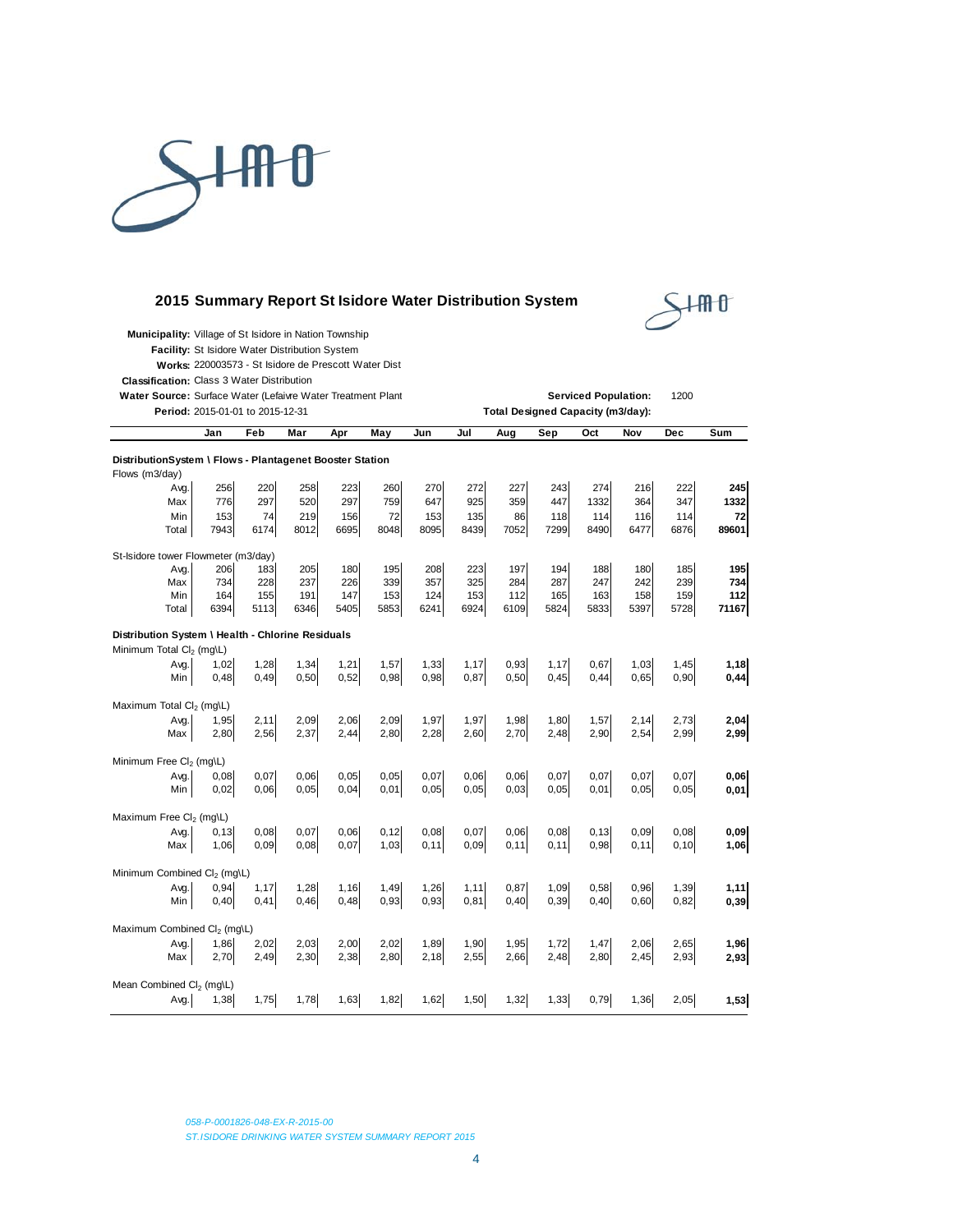# **OPTIONAL ANNUAL REPORT TEMPLATE**

| <b>Drinking-Water System Number:</b>   | 220003573                                       |
|----------------------------------------|-------------------------------------------------|
| <b>Drinking-Water System Name:</b>     | St Isidore Water Distribution System            |
| <b>Drinking-Water System Owner:</b>    | The Corporation of the Nation Municipality      |
| <b>Drinking-Water System Category:</b> | Large Municipal Residential                     |
| Period being reported:                 | January $1st$ to December 31 <sup>st</sup> 2015 |

| <b>Complete if your Category is Large Municipal</b><br><b>Residential or Small Municipal Residential</b>                   | <b>Complete for all other Categories.</b>                                                                                                                  |
|----------------------------------------------------------------------------------------------------------------------------|------------------------------------------------------------------------------------------------------------------------------------------------------------|
| Does your Drinking-Water System serve                                                                                      | <b>Number of Designated Facilities served:</b>                                                                                                             |
| more than 10,000 people? Yes $\lceil \cdot \rceil$ No $\lceil X \rceil$                                                    | N/A                                                                                                                                                        |
| Is your annual report available to the public                                                                              | Did you provide a copy of your annual                                                                                                                      |
| at no charge on a web site on the Internet?                                                                                | report to all Designated Facilities you                                                                                                                    |
| $\overline{N_0}$                                                                                                           | serve?                                                                                                                                                     |
| Yes[X]                                                                                                                     | Yes $\lceil$   No $\lceil$                                                                                                                                 |
| <b>Location where Summary Report required</b>                                                                              | <b>Number of Interested Authorities you</b>                                                                                                                |
| under O. Reg. 170/03 Schedule 22 will be                                                                                   | report to:                                                                                                                                                 |
| available for inspection.                                                                                                  | N/A                                                                                                                                                        |
| <b>Municipal Office</b><br>The Corporation of the Nation<br>Municipality<br>958 Hwy 500 W, RR # 3<br>Cassleman, ON, K0A1M0 | Did you provide a copy of your annual<br>report to all Interested Authorities you<br>report to for each Designated Facility?<br>Yes $\lceil$   No $\lceil$ |

**Note: For the following tables below, additional rows or columns may be added or an appendix may be attached to the report** 

### **List all Drinking-Water Systems (if any), which receive all of their drinking water from your system:**

| Drinking Water System Name | <b>Drinking Water System Number</b> |
|----------------------------|-------------------------------------|
| N/A                        |                                     |

### **Did you provide a copy of your annual report to all Drinking-Water System owners that are connected to you and to whom you provide all of its drinking water?**

**Yes [ ] No [ ]**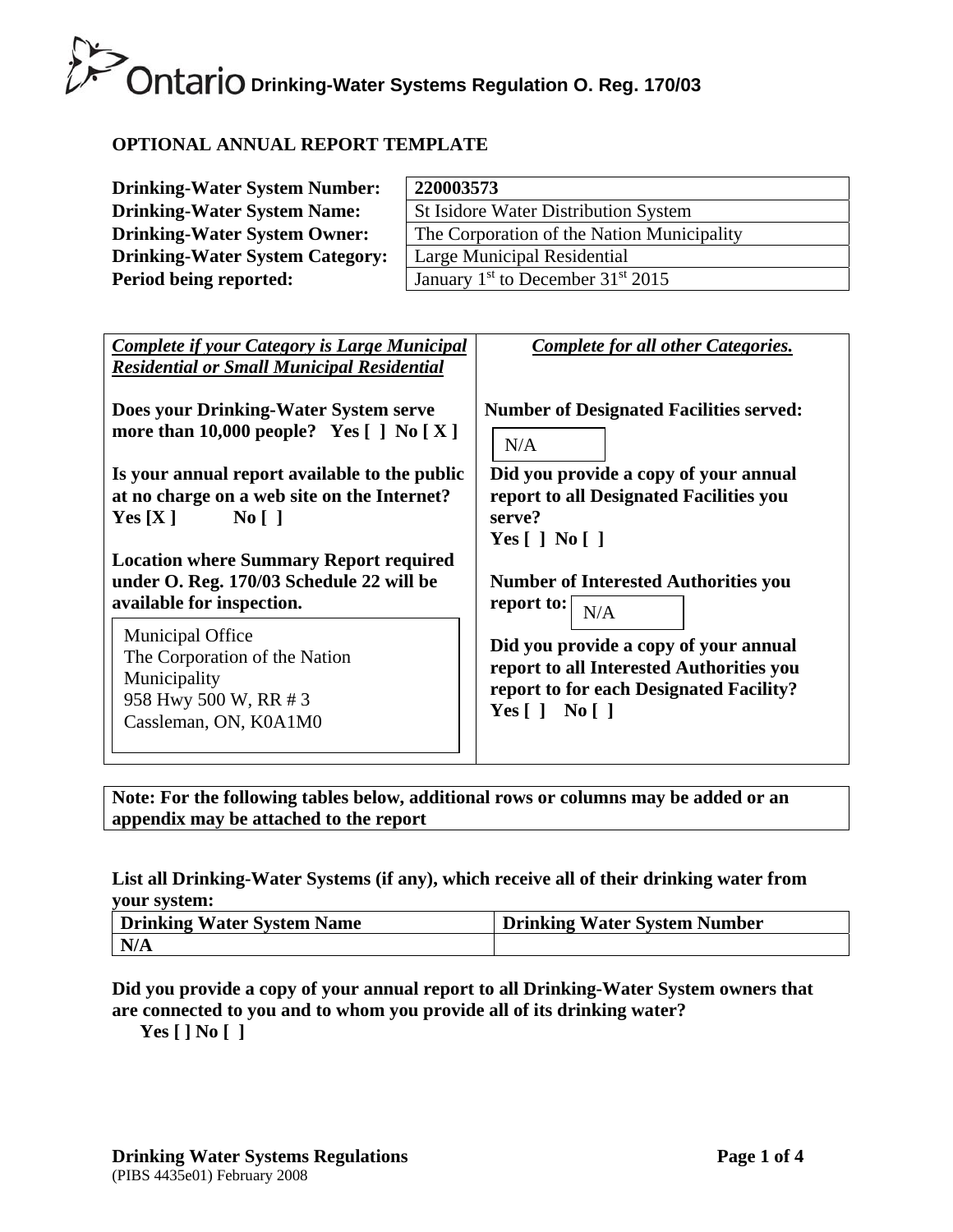**Indicate how you notified system users that your annual report is available, and is free of charge.** 

- **[ X ] Public access/notice via the web**
- **[ ] Public access/notice via Government Office**
- **[ ] Public access/notice via a newspaper**
- **[ ] Public access/notice via Public Request**
- **[ X ] Public access/notice via a Public Library**
- **[** ] Public access/notice via other method

# **Describe your Drinking-Water System**

**The St Isidore water distribution system is designed to deliver chloraminated water from the Plantagenet Booster Pump Station (Plantagenet source water is from Lefaivre WTP). The Plantagenet Booster Pump Station has two high lift pumps rated at 20 L/s, one 84.4 m3 clearwell, a chloramination system consisting of two chemical dosing pumps, 250 L solution/containment mixing tank for dosing Ammonium Sulfate into the transmission watermain, one out flowmeter, two automatic chlorine analyzers, to determine the combined chlorine residual, and one 125 kW power generator. This facility operates under Certificate of Approval number 7256-6NEMJ7 The source water for the village of St Isidore is primarily supplied by the Lefaivre WTP.** 

# **List all water treatment chemicals used over this reporting period**

 **Sodium Hypochlorite, Ammonium Sulphate (dosage administrated in Lefaivre WTP and Plantagenet pumping station)** 

### **Were any significant expenses incurred to?**

- **[ ]** Install required equipment
- **[ x ]** Repair required equipment
- **[ x ]** Replace required equipment

### **Please provide a brief description and a breakdown of monetary expenses incurred**

| - Repairs to fire hydrants                          | 1 000\$  |  |
|-----------------------------------------------------|----------|--|
| -Changed bolts on valve, installed anode, corrosion | 25 000\$ |  |
| -Replace pump for chlorine                          | 2 000\$  |  |
|                                                     |          |  |

**Provide details on the notices submitted in accordance with subsection 18(1) of the Safe Drinking-Water Act or section 16-4 of Schedule 16 of O.Reg.170/03 and reported to Spills Action Centre**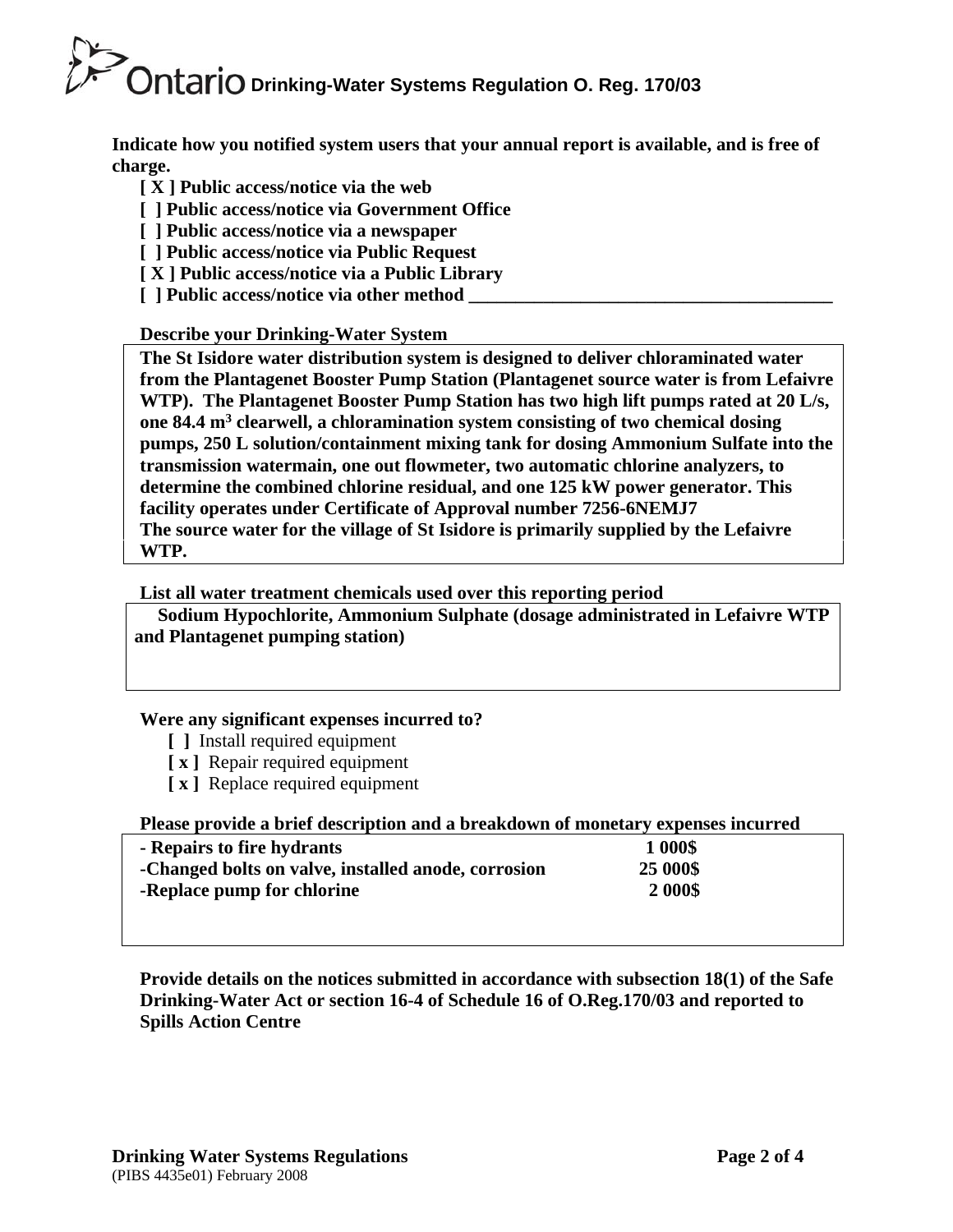| <b>Incident Date</b> | <b>Parameter</b>                  | <b>Result</b>              | Unit of<br><b>Measure</b> | <b>Corrective Action</b> | <b>Corrective Action</b><br>Date |
|----------------------|-----------------------------------|----------------------------|---------------------------|--------------------------|----------------------------------|
| $05-01-2015$         | <b>Preventive</b><br>boiled water | <b>Major</b> pipe<br>broke | 0<br>cfu/100ml            | <b>Sample</b>            | 05-01-2015<br><b>Complete</b>    |
| $07 - 05 - 2015$     | <b>Preventive</b><br>boiled water | <b>Major</b> pipe<br>broke | -0<br>cfu/100ml           | <b>Sample</b>            | 07-05-2015<br><b>Complete</b>    |
| $03-07-2015$         | <b>Preventive</b><br>boiled water | <b>Installed valve</b>     | $\mathbf 0$<br>cfu/100ml  | <b>Sample</b>            | 03-07-2015<br>Complete           |

**Microbiological testing done under the Schedule 10, 11 or 12 of Regulation 170/03, during this reporting period.**

|                     | <b>Number</b><br>of<br><b>Samples</b> | Range of E.Coli<br><b>Or Fecal</b><br><b>Results</b><br>$(min #)-(max #)$ | <b>Range of Total</b><br><b>Coliform</b><br><b>Results</b><br>$(min #)$ - $(max #)$ | <b>Number</b><br>of HPC<br><b>Samples</b> | <b>Range of HPC</b><br><b>Results</b><br>$(min #)$ - $(max #)$ |
|---------------------|---------------------------------------|---------------------------------------------------------------------------|-------------------------------------------------------------------------------------|-------------------------------------------|----------------------------------------------------------------|
| <b>Distribution</b> | 56                                    |                                                                           |                                                                                     | 52                                        | -2 - 2                                                         |

#### **Operational testing done under Schedule 7, 8 or 9 of Regulation 170/03 during the period covered by this Annual Report.**

|                                         | <b>Number of Grab</b> | <b>Range of Results</b> | <b>NOTE:</b> For continuous |
|-----------------------------------------|-----------------------|-------------------------|-----------------------------|
|                                         | <b>Samples</b>        | $(min #)$ - $(max #)$   | monitors use 8760 as        |
| <b>Chlorine Combined</b><br>Dist. Syst. | 8760                  | $*0.39 - 2.93$          | the number of samples.      |

*NOTE: Record the unit of measure if it is not milligrams per litre. \*Average per day of combine chlorine in distribution syst. : 0,51 –2,24 mg/l* 

#### **Summary of additional testing and sampling carried out in accordance with the requirement of an approval, order or other legal instrument.**

| Date of legal instrument<br>issued | <b>Parameter</b> | Date Sampled | <b>Result</b> | <b>Unit of Measure</b> |
|------------------------------------|------------------|--------------|---------------|------------------------|
| N/A                                | N/A              | N/A          | N/A           | N/A                    |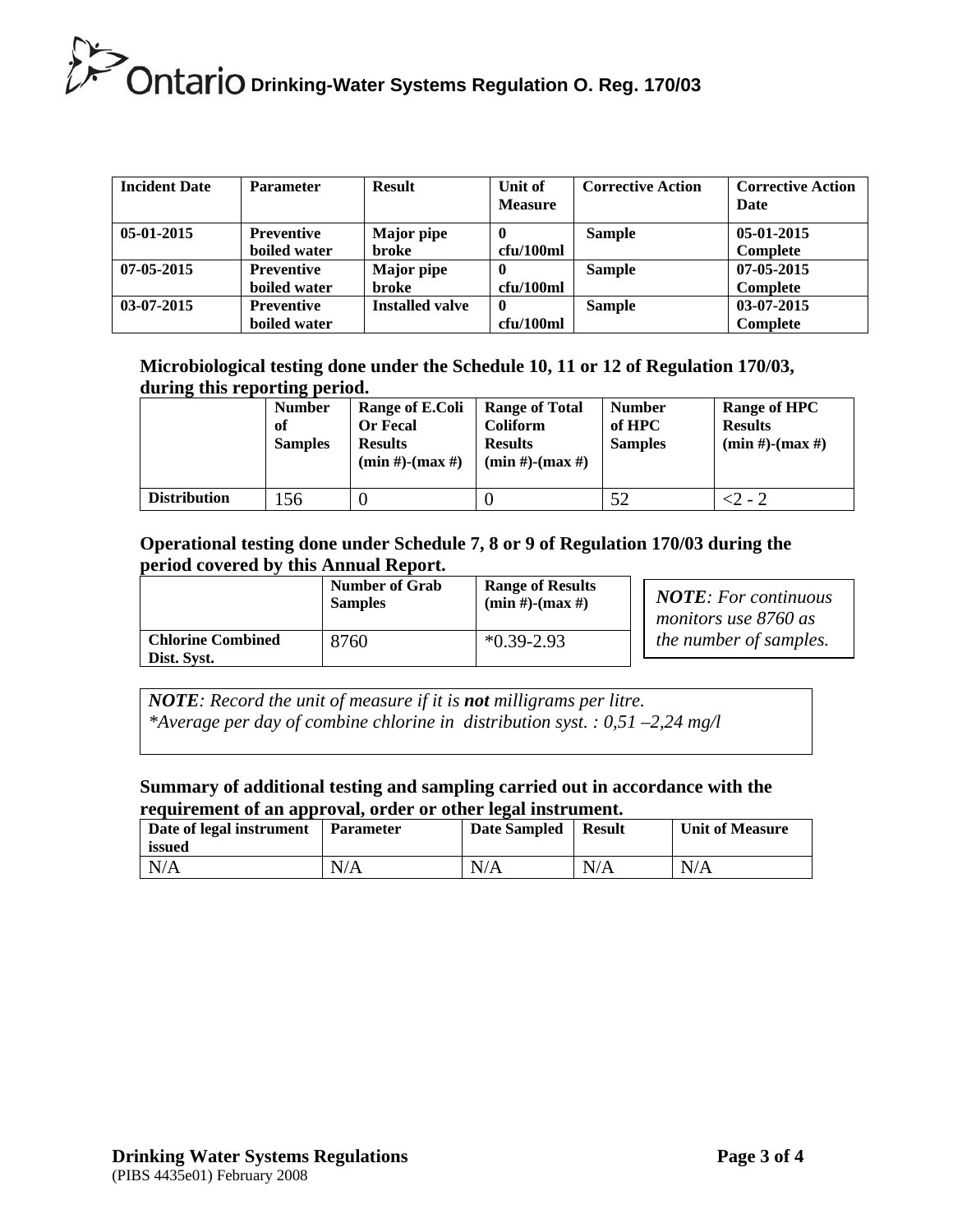| eccare built pro a courtes |                   |                     |                 |            |
|----------------------------|-------------------|---------------------|-----------------|------------|
| Parameter                  | Sample Date       | <b>Result Value</b> | Unit of Measure | Exceedance |
| Barium                     | April 07, 2015    | 0.011               | mg/1            | no         |
| Manganese                  | April 08, 2015    | 0.005               | mg/1            | no         |
| Magnesium                  | April 08, 2015    | 2.01                | mg/1            | no         |
| Iron                       | April 08, 2015    | 0.014               | mg/1            | no         |
| Calcium                    | April 08, 2015    | 8.37                | mg/1            | no         |
| <b>Hardness</b>            | April 08, 2015    | 29                  | mg/l            | no         |
| Alkalinity                 | December 21, 2015 | 38                  | mg/1            | no         |
| pH                         | December 21, 2015 | 7.26                |                 | no         |

### **Summary of Inorganic parameters tested during this reporting period or the most recent sample results**

\*only for drinking water systems testing under Schedule 15.2; this includes large municipal nonresidential systems, small municipal non-residential systems, non-municipal seasonal residential systems, large non-municipal non-residential systems, and small non-municipal non-residential systems

#### **Summary of lead testing under Schedule 15.1 during this reporting period**

(applicable to the following drinking water systems; large municipal residential systems**,** small municipal residential systems, and non-municipal year-round residential systems)

| <b>Location Type</b> | Number of<br><b>Samples</b> | <b>Range of Lead</b><br><b>Results</b><br>$(min\#) - (max\#)$ | Number of<br><b>Exceedances</b> |
|----------------------|-----------------------------|---------------------------------------------------------------|---------------------------------|
| Plumbing             |                             |                                                               | N/A                             |
| Distribution         |                             | 0.00012-0.00030                                               | N/A                             |